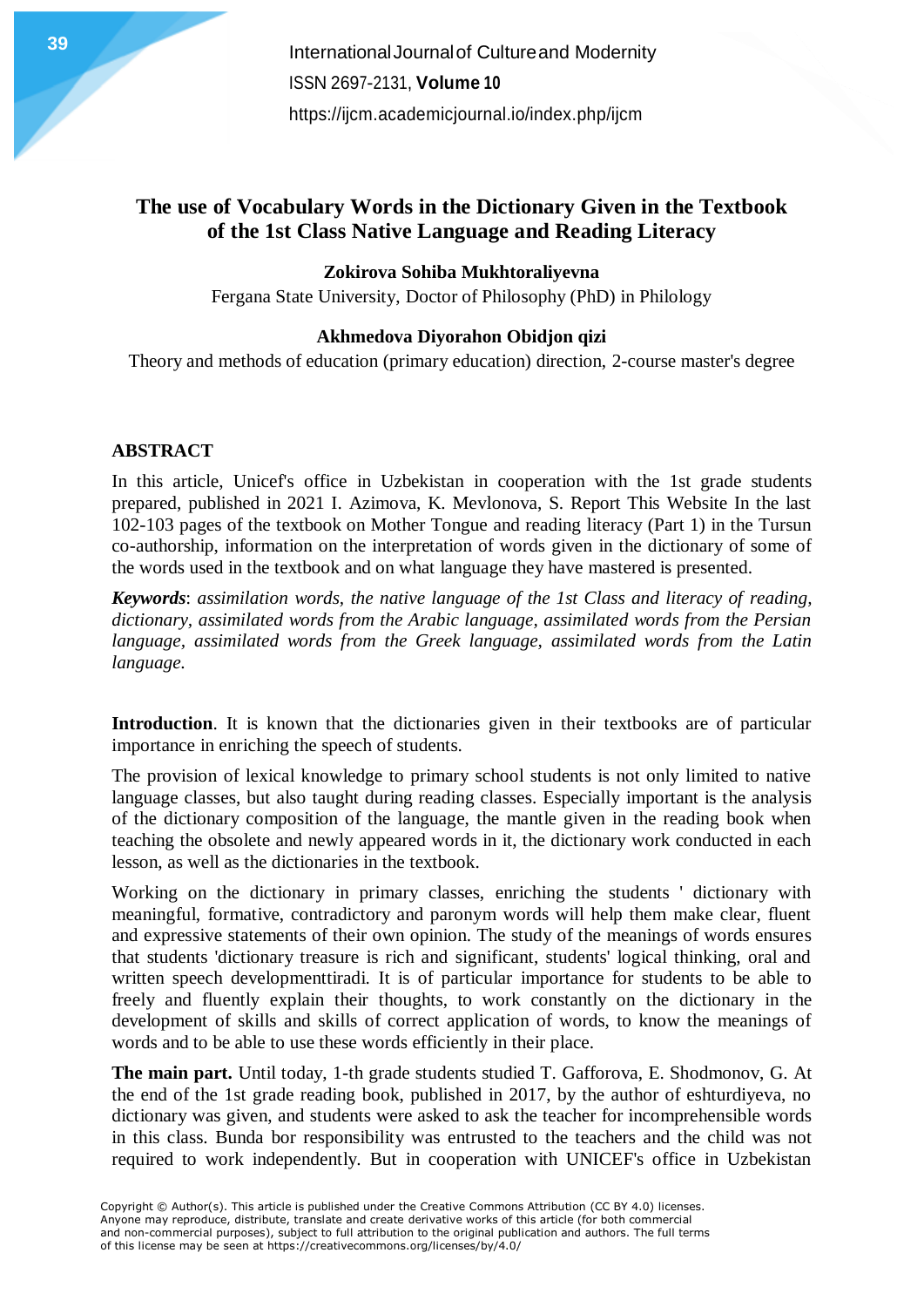Azimova, which was prepared for 1st grade students, was published in 2021. Mevlonova, S. Report This Website In the last 102-103 pages of the textbook of Mother Tongue and reading literacy (Part 1) in the Tursun co-authorship, there is a dictionary of some words used in the textbook. This dictionary is of particular importance for students in the increase in vocabulary, in the development of their speech. Below we will get acquainted with this dictionary analysis

| Number | The word         | The meaning of the word            | What language did you |
|--------|------------------|------------------------------------|-----------------------|
|        |                  |                                    | learn?                |
| 1.     | Anhor            | Large plum                         | <b>Uzbek</b>          |
| 2.     | Axloq            | Behavior of a person, manners      | Arabic                |
| 3.     | Bakteriya        | Tiny living organisms that are     | Yunoncha              |
|        |                  | invisible to the eye               |                       |
| 4.     | Behad            | Too much, abundant                 | <b>Uzbek</b>          |
| 5.     | Behuda           | Useless                            | Persian               |
| 6.     | <b>Borliq</b>    | The whole olam that surrounds      | Persian               |
|        |                  | <b>us</b>                          |                       |
| 7.     | Bug'lanmoq       | Water shine under the influence    | <b>Uzbek</b>          |
|        |                  | of heat                            |                       |
| 8.     | Daromad          | Profit, income                     | Persian               |
| 9.     | Hazm             | Good absorption of food into the   | Arabic                |
|        |                  | human body                         |                       |
| 10.    | Hordiq chiqarish | Rest                               | <b>Uzbek</b>          |
| 11.    | Hurpaymoq        | Dark condition of hair, wool       | <b>Uzbek</b>          |
| 12.    | Ildam            | Agile, fast                        | <b>Uzbek</b>          |
| 13.    | Immunitet        | Protection of the organism from    | Latin                 |
|        |                  | harmful things                     |                       |
| 14.    | Irmoq            | Small river                        | <b>Uzbek</b>          |
| 15.    | Izg'irin         | Frosty wind at a loss              | <b>Uzbek</b>          |
| 16.    | Jismonan         | About the body of a person         | <b>Uzbek</b>          |
| 17.    | Kislorod         | The pan we breathe is an air-      | Latin                 |
|        |                  | containing substance, invisible to |                       |
|        |                  | the eye                            |                       |
| 18.    | Ko'lmak          | Water preserved in a deep place    | <b>Uzbek</b>          |
| 19.    | Kunbotar         | Sunset time (side)                 | <b>Uzbek</b>          |
| 20.    | Laqab            | An additional name given to a      | Arabic                |
|        |                  | person as a joke or ridicule, or a |                       |
|        |                  | name put on animals                |                       |
| 21.    | Loyiha           | A preconfigured plan to complete   | Arabic                |
|        |                  | a job                              |                       |
| 22.    | Mahorat          | Getting a job done very well       | Arabic                |
| 23.    | Mahsulot         | What people produce                | Arabic                |
| 24.    | Mavsumiy         | About a certain time of year       | Arabic                |
| 25.    | Miriqib          | Saturated, satisfied, tasteful     | Uzbek                 |
| 26.    | Modda            | Something that can be seen or      | Arabic                |
|        |                  | caught.Substances can also be      |                       |

Copyright © Author(s). This article is published under the Creative Commons Attribution (CC BY 4.0) licenses. Anyone may reproduce, distribute, translate and create derivative works of this article (for both commercial and non-commercial purposes), subject to full attribution to the original publication and authors. The full terms of this license may be seen at https://creativecommons.org/licenses/by/4.0/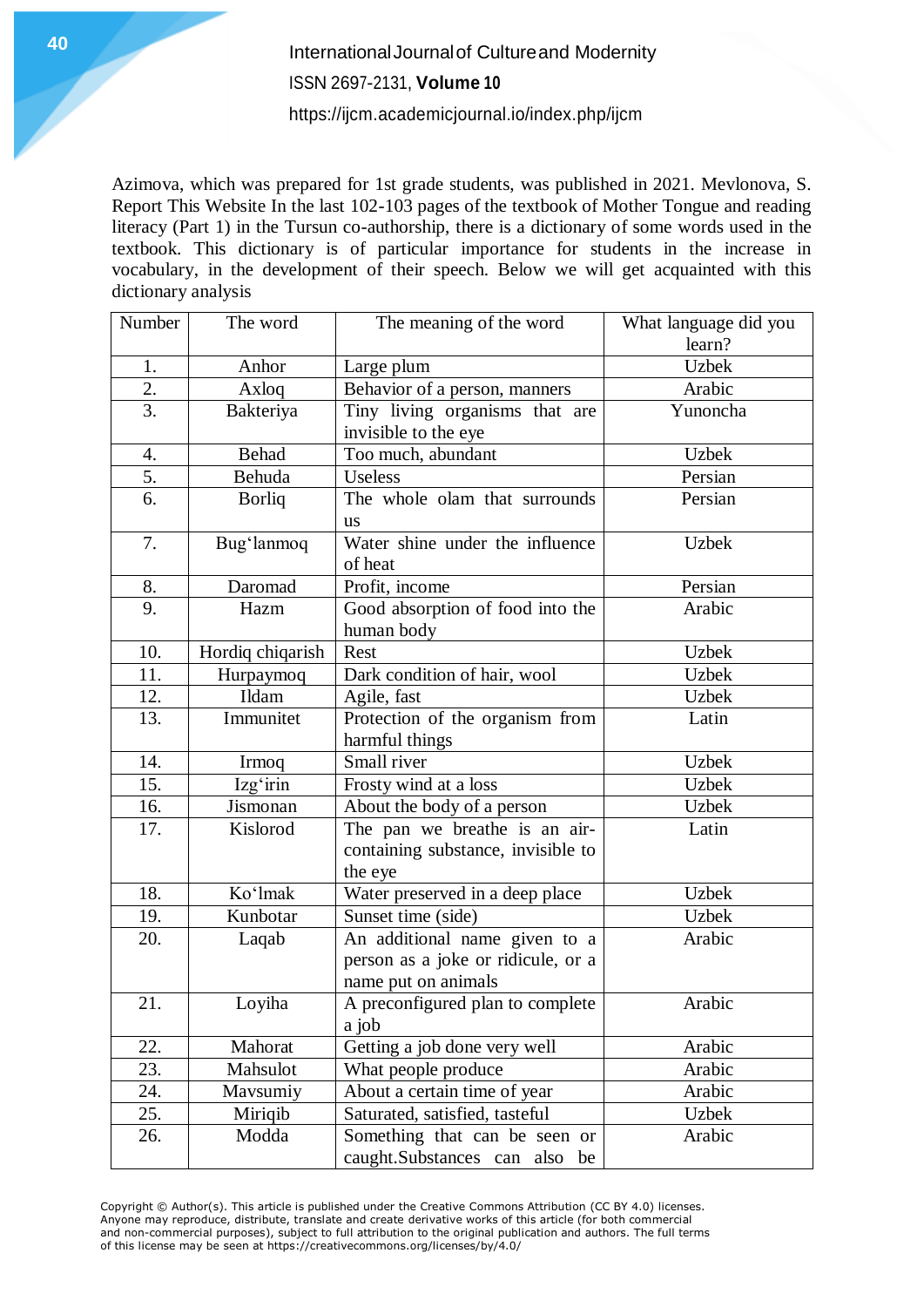|     |                | visually small                            |                |
|-----|----------------|-------------------------------------------|----------------|
| 27. | Momiq          | Paxtaday soft                             | <b>Uzbek</b>   |
| 28. | Nokikta'b      | The taste is subtle, much more            | Arabic-Persian |
|     |                | conspicuous                               |                |
| 29. | Organizm       | The whole body of Man and                 | Latin          |
|     |                | other creatures                           |                |
| 30. | Parvarish      | To look after                             | Persian        |
| 31. | Payvandlash    | Connecting one plant branch to            | <b>Uzbek</b>   |
|     |                | another plant                             |                |
| 32. | Pinjiga kirmoq | Take a place from the side, enter         | <b>Uzbek</b>   |
|     |                | the bosom                                 |                |
| 33  | Qadoq          | Top of the product                        | <b>Uzbek</b>   |
| 34  | Qal'a          | A well-protected<br>building<br><b>or</b> | Arabic         |
|     |                | settlement surrounded by a solid          |                |
|     |                | wall                                      |                |
| 35  | Qapishish      | Dense touch, sticking                     | <b>Uzbek</b>   |
| 36  | Qiyoslamoq     | Comparing several things among            | <b>Uzbek</b>   |
|     |                | themselves                                |                |
| 37  | Qizg'anchiq    | A person who does not give his            | <b>Uzbek</b>   |
|     |                | thing to someone                          |                |
| 38  | Ruhan          | About the mood of a person                | Arabic         |
| 39  | Sahar          | Before the sunrise, the moment            | Arabic         |
|     |                | when dim light will appear                |                |
| 40  | Sa'va          | Colorful bird                             | Arabic         |
| 41  | Serob          | Abundant, abundant Lake                   | Persian        |
| 42  | Shabada        | Gentle, light wind                        | <b>Uzbek</b>   |
| 43  | Shom           | The sunset time of the sun                | Persian        |
| 44  | Sustqadam      | Slow walking                              | <b>Uzbek</b>   |
| 45  | Suyuqlik       | It has the property of leaking like       | <b>Uzbek</b>   |
|     |                | water, a non-solid substance              |                |
| 46  | Tabriknoma     | letter with the words<br>A<br>of          | <b>Uzbek</b>   |
|     |                | congratulations                           |                |
| 47  | Tomorqa        | Courtyard-a jolly cultivated area         | <b>Uzbek</b>   |
|     |                | next to the place                         |                |
| 48  | Tong           | Time of Sunrise                           | <b>Uzbek</b>   |
| 49  | Tush           | The time when the sun rose to the         | <b>Uzbek</b>   |
|     |                | middle of the sky                         |                |
| 50  | Tushlik        | Food to eat in a dream time               | <b>Uzbek</b>   |
| 51  | Vitamin        | Substances useful for the human           | Latin          |
|     |                | and animal body                           |                |
| 52  | Xazon          | Fleas that turn yellow in autumn          | Persian        |
| 53  | Yupqa          | Not thick, thin                           | <b>Uzbek</b>   |
| 54  | O'ra           | Specially dug for the burial of           | <b>Uzbek</b>   |
|     |                | vegetables, cereals and the like,         |                |
|     |                | as a rule, the depth at which the         |                |

Copyright © Author(s). This article is published under the Creative Commons Attribution (CC BY 4.0) licenses. Anyone may reproduce, distribute, translate and create derivative works of this article (for both commercial and non-commercial purposes), subject to full attribution to the original publication and authors. The full terms of this license may be seen at https://creativecommons.org/licenses/by/4.0/